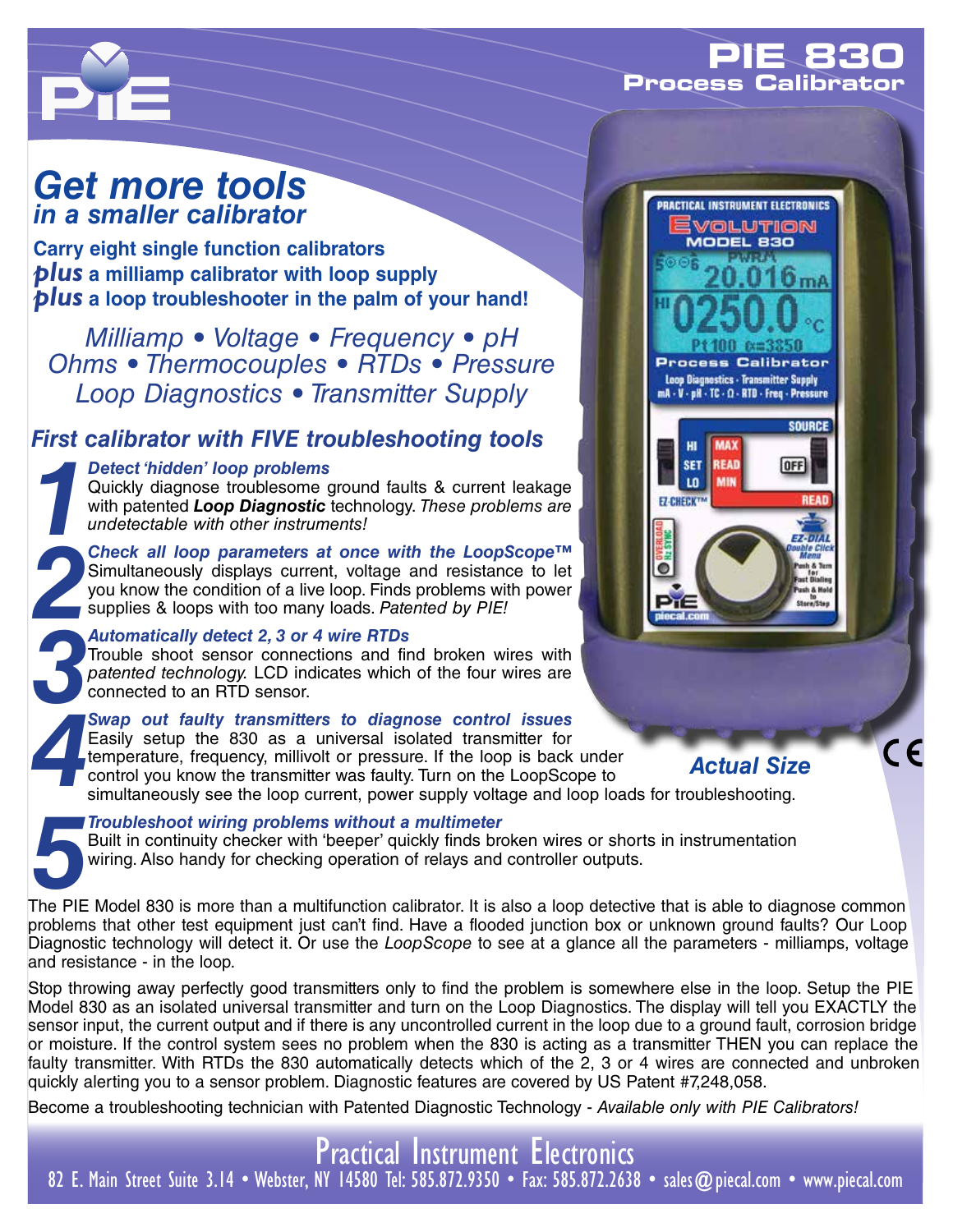#### **Easy to use Multifunction Calibrator**

#### **• Technician friendly operation**

Intuitive *EZ-DIAL Double Click Menu* makes it easier to setup than other multifunction calibrators. As easy to use as single function PIE Calibrators. Turn on the backlight to easily see the display in dark areas of the plant. Connections diagrams are indicated on the display for each function along with a labeled connector and a help chart behind the tilt stand.



*Connections*

#### **• Calibrate with Confidence**

Accurate to  $\pm 0.02\%$  of Reading + 0.01% Full Scale.

- **Measure temperature sensors, frequency pickups, loop currents, voltage levels & pressures** Check the values of your process sensors. Instantly recall MAX and MIN values to see process variability.
- *Guaranteed Compatibility* **with process inputs** Compatible with the instruments you use including all brands of smart transmitters and PLCs with 14 T/C and 9 RTD types to 0.1°C and 0.1°F

### **• Quickly set any three outputs plus automatic stepping & ramping**

Easily set any value with the adjustable "DIAL" plus store any three output settings for instant recall with the EZ-CHECK™ switch. 2, 3, 5 & 11 steps automatically increment output in 100%, 50%, 25% or 10% of span plus continuous ramp. Set step/ramp time to 5, 6, 7, 8, 10, 15, 20, 25, 30 & 60 seconds.

#### **Milliamp Calibrator**

#### **• Easy to use**

With the 830 you can check, calibrate and measure all of your current signal instruments in a 4 to 20 milliamp DC loop. It can be used at any access point in your loop. Source



& Read 0.000 to 24.000 mA, Simulate a 2 Wire Transmitter or use the 830 to simultaneously power your 2 Wire Transmitter and measure its output.

#### **• Source milliamps**

Calibrate recorders, digital indicators, stroke valves or any instruments that get their input from a 4 to 20 mA loop. Easily set any value quickly to within 0.001 mA with the adjustable digital potentiometer "**EZ-DIAL**" or use preset **4.000 mA (0.00%)** and **20.000 mA (100.00%)** EZ-CHECK™ settings.

#### **• Calibrate using loop power**

Check loop wiring and receivers by using the 830 in place of a 2 Wire transmitter. Uses any loop power from 2 to 60 V DC.

#### **• Read loop current**

Check controller outputs or measure the milliamp signal anywhere in the loop. The 830 measures 0.000 to 24.000 mA (-25.00 to 125.00%) signals with greater accuracy than a typical multimeter.

#### **• Power & measure 2 wire transmitters**

The 830 can simultaneously output 24V DC to power any and all devices in a process loop using the internal batteries and internal switching power supply, while measuring the output of a 2 Wire Transmitter and any other loop devices. Powers HART™ transmitters with built-in 250 ohm resistor simplifying hookups with HART communicators.

**• Source three ranges of mV & V dc** With the 830 you can check, calibrate and measure all your voltage, millivolt and pH signal instruments in your plant. Source 0.000 to 10.250 V dc, -500.00 to 999.99 mV and -20.000 to 99.999 mV.



## **Voltage Calibrator**

#### **• Read DC volts**

The 830 can measure from 0.000 to 10.250 V, -999.99 to 999.99 mV, -99.999 to 99.999 mV and 0.00 to 60.0 VDC. Use it to check loop power supplies, I/V converters, 1 to 5 Volt signals, and other voltages.

#### **Frequency Calibrator**

**• Calibrate flow meters and frequency instruments**

Generate zero crossing square waves to check, calibrate and measure all the frequency signal instruments in your plant. Source and read frequencies from 1 to 2000 CPM (Counts-Per-Minute), 0.01 to 999.00 Hz, 0.1 to 9999.9 Hz and 0.001 to 20.000 kHz.



#### **• Checkout optical pickups**

The 830 has a green LED that flashes in sync with the output frequency. Select a frequency and hold the calibrator up to the optical sensor.

#### **• Measure frequency signals**

Check the values of your process frequency outputs. Instantly recall MAX and MIN values to see process variability.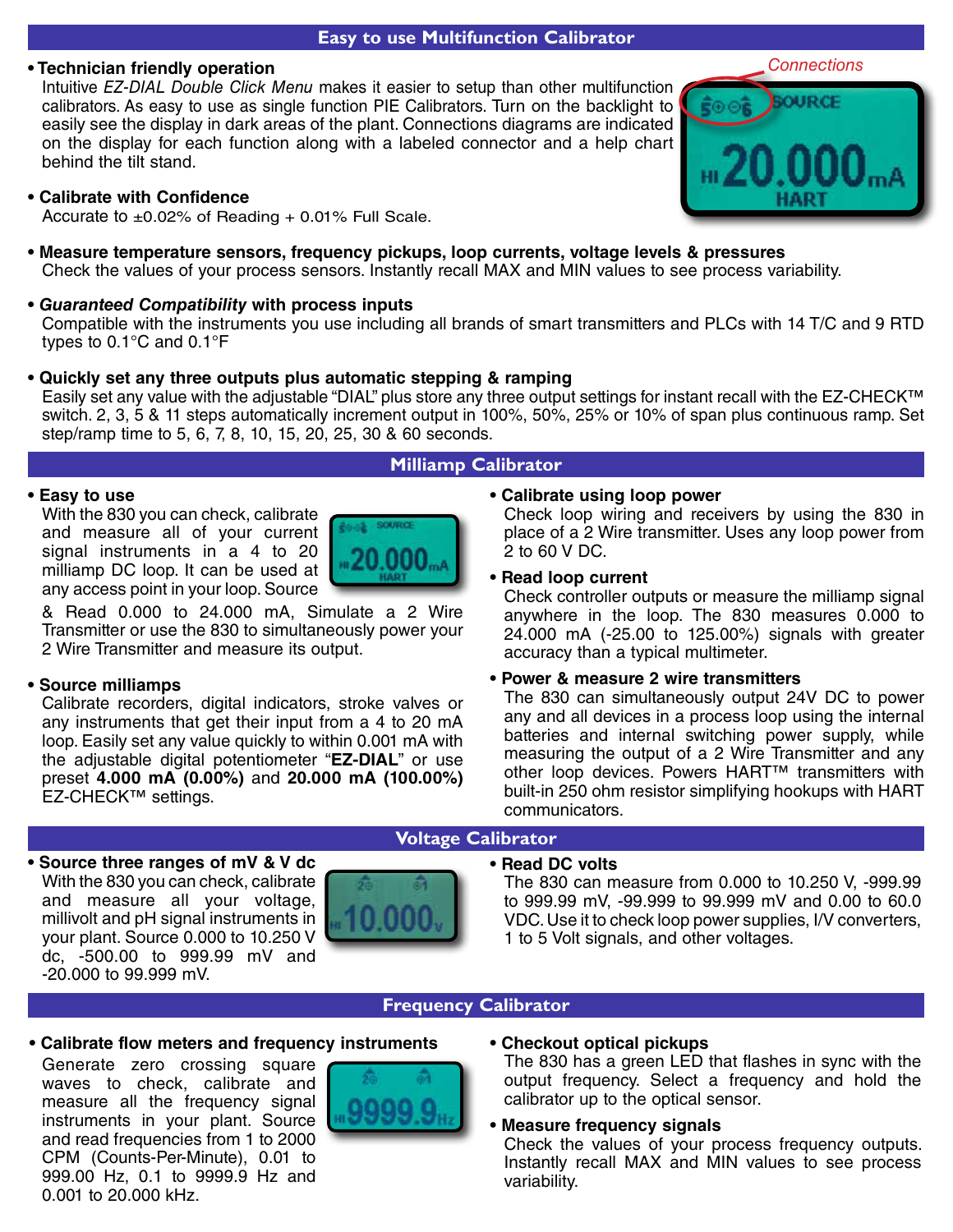#### **Thermocouple Calibrator**

**• Calibrate directly in temperature to 0.1°C & 0.1°F • Measure thermocouple sensors** Stop carrying around a millivolt source and thermocouple tables. The 830 works with the thermocouples you use including types J, K, T, E, R, S, B, N, G, C, D, L (J-DIN), U (T-DIN) and P (Platinel II). Easily set any value quickly to within 0.1° with the adjustable digital potentiometer "**EZ-DIAL**" plus recall any three temperatures for instant recall with the EZ-CHECK™ switch.



Trouble shoot sensor connections and find broken wires or corroded connections. Connect your thermocouple with a miniature thermocouple connector and the 830 measures the probe to 0.1 degree C or F. Check the values of your process sensors. Instantly recall MAX and MIN values to see process variability.

#### **RTD, Resistance Calibrator**

**• Calibrate** *ALL* **your RTD instruments** With the 830 you can check & calibrate all your RTD instruments and measure RTD Sensors.



 **• Calibrate directly in temperature (°C & °F)** Stop carrying around a decade box and RTD resistance tables. The 830 works with the RTDs you use including Platinum 100 (alpha = 3850, 3902, 3916, 3926) & 1000 (alpha = 3850) Ohm, Copper 10 & 50 Ohm, Nickel 100 and 120 Ohm. Easily set any value quickly to within 0.1° with the adjustable digital potentiometer "**EZ-DIAL**" plus store any three temperatures for instant recall with the EZ-CHECK™ switch. Or use like a decade box from 0.00 to 401.00 and from 0.0 to 4001.0 Ohms.

#### **• Compatible with** *ALL* **process instruments**

No competitor's calibrator is compatible with as many process instruments! Connect directly to the RTD inputs of smart transmitters, PLCs, DCS and multichannel recorders and verify their outputs or displays. Works with older instruments with fixed excitation currents and newer multichannel instruments that switch the excitation current between input channels.

#### **• Measure RTD sensors**

Connect your two, three or four wire RTDs and the 830 measures the RTD within 0.1 degree C or F. The PIE 830 uses a patented circuit to automatically detect and measure 2, 3 or 4 wire RTD sensors. The connections are shown on the display to help you troubleshoot shorts or opens in the sensor's wiring.

Check the values of your process sensors. Instantly recall MAX and MIN values to see process variability.

#### **pH Simulator**

**• Simulate pH probes into transmitters & analyzers** Use the pH simulator to verify proper operation of pH devices before you place a probe into a calibrated buffer. Adjusting the pH transmitter or analyzer without a probe allows you to make sure the device is calibrated and doesn't require too much offset with the probe. If the probe requires more than the manufacturer's recommendations (typically 5%) it is time to replace the probe. The 830 simulates 0.000 to 14.000 pH  $@$  25°C corresponding to  $+414.12$  to  $-414.12$  mV.



#### **Calibrate 2 Wire Transmitters**

#### **• Power & measure 2 wire transmitters**

The 830 can simultaneously simulate the temperature, frequency, pH or pressure input to a transmitter while outputting 24V DC to power the transmitter using the internal batteries and internal switching power supply while displaying the output of the 2 Wire Transmitter. Powers HART™ transmitters with built-in 250 ohm resistor simplifying hookups with HART communicators. With LEAK DETECT enabled the 830 indicates when there is an ground fault in the loop or an internal problem with the transmitter allowing unregulated current to pass through causing offsets in the loop current.





### **Continuity Checker**



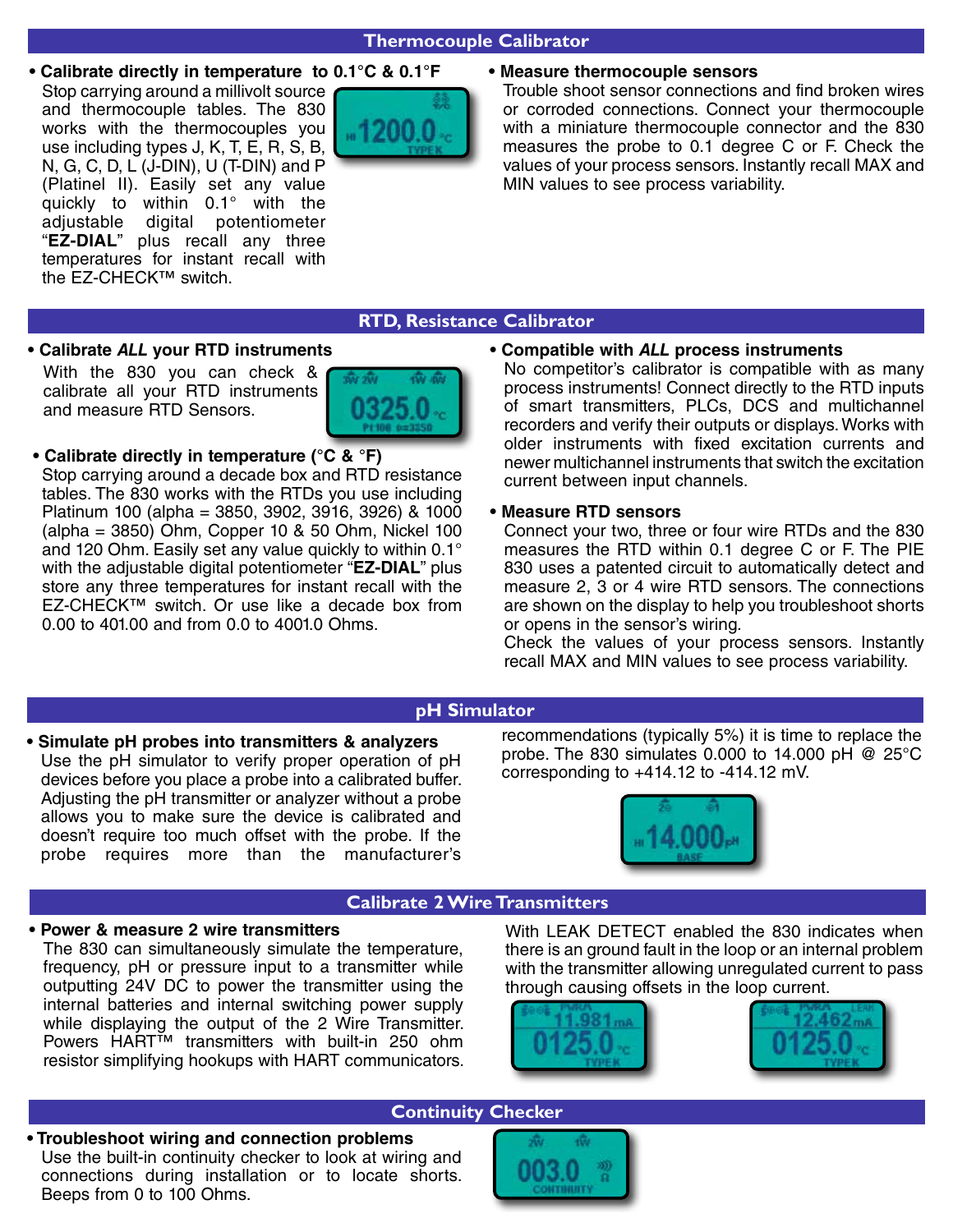#### **Troubleshoot Loop Problems**

#### **• Find current leaks in loops before swapping instruments**

Automatic indication of Loop Current and Leakage Current (US Patent #7,248,058). Measure ground current leakage from faulty wiring, flooded conduit and corrosion bridges to help you decide if there is a wiring problem in the loop (diagrams below).



*830 detects uncontrolled current in the loop due to a flooded junction box.*

#### **Typical problem found with Leak Detection**

Have you ever replaced a "faulty" transmitter only to find the problem was somewhere else in the loop? And did you end up throwing the transmitter away after you fixed the other problem "just in case" the transmitter was faulty?

If you find a loop where the transmitter is calibrated correctly but all the readings elsewhere in the loop have a fixed offset this is due to a *Zero Shift*. This zero shift is typically caused by some current in the loop bypassing the transmitter. This might be caused by ground faults, moisture or corrosion.

If you have some loops that are erratic after it rains there may be moisture present in a junction box or where insulation has broken down. Turn on Ground Leak Detection and use the PIE 830 to power up the loop. Any current that isn't controlled by the transmitter or other current control element will be indicated as leakage on the PIE 830 display. Undetected current leaks may cause calibration errors which can lead to dangerous operating conditions or catastrophic results.

The PIE 830 powers up the 2-Wire transmitter or loop and indicates the total current and the uncontrolled current. This provides information useful in troubleshooting loop errors.



Here is a loop where a technician has just recalibrated the transmitter but the control room still sees a problem. The problem started just after a rainstorm.



Using the PIE 830 to power up the loop the technician detects a leakage of 0.45 mA - approximately the offset seen in the control room. He walks the loop and opens a junction box releasing a stream of water. The loop is again in control.

#### **Become a Loop Detective - Locate hidden loop problems with LoopScope**

When you need to find out why a loop is out of control and all the wiring seems to be in order turn on the 830's LoopScope and simultaneously see all the parameters of the loop. The LoopScope simultaneously displays the current, DC voltage and total resistance in the loop. Observing the SUPPLY (DC voltage) and the LOAD (resistance) lets you see if the loop power supply has enough capacity to power all the devices in the loop.

By observing all three signals at the same time you can see how the voltage and resistance respond as the current changes. If the voltage drops too far as the current goes up you may need a power supply with more capacity or the power supply itself may be failing. If the resistance in the loop is too high you may have more devices in the loop than the power supply can handle or there may be an instrument in the loop that is drawing too much power and requires replacement.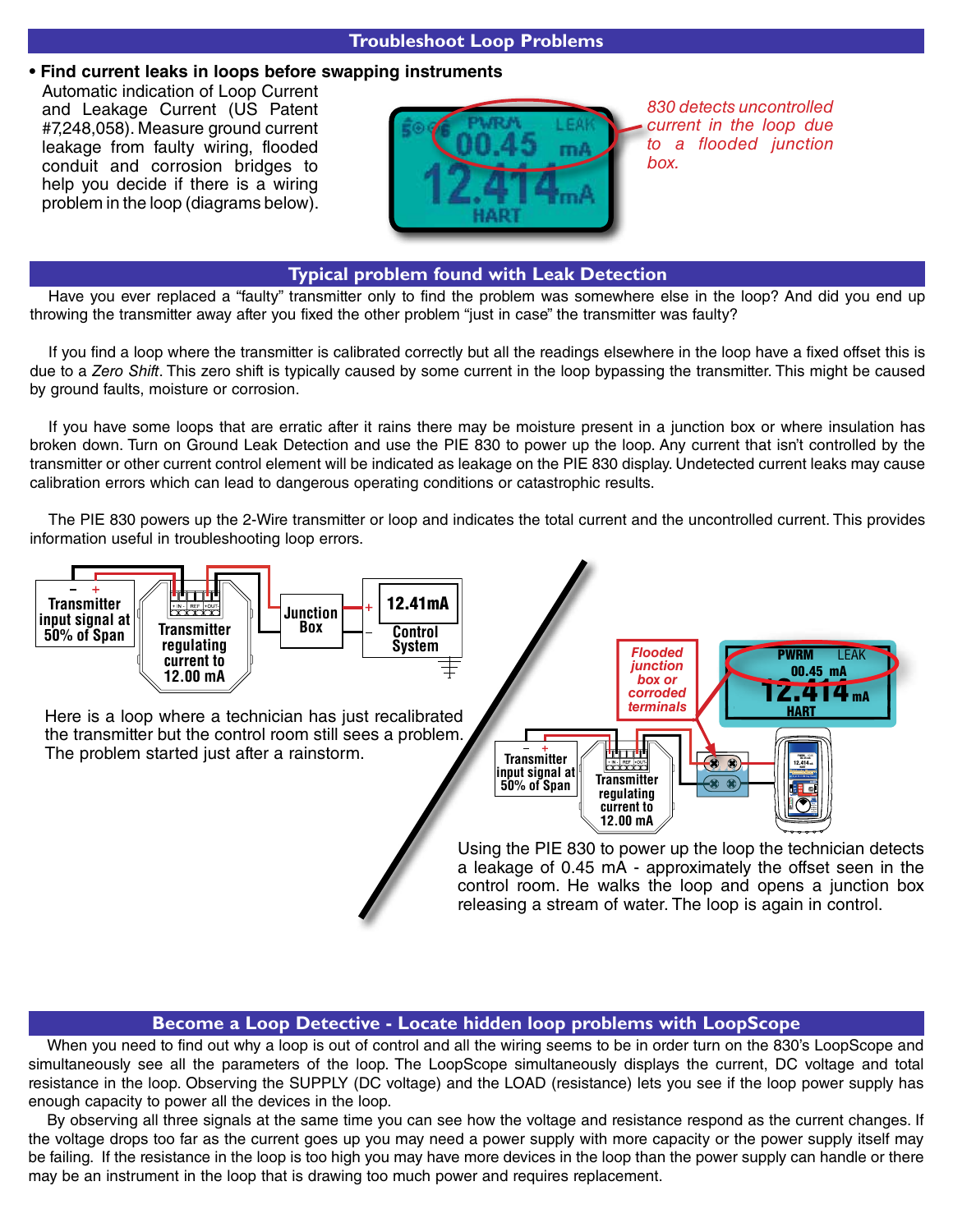#### **Troubleshoot Transmitter Problems**

#### **• Find out if your control problems are due to a faulty transmitter**

If a loop is having problems and you suspect the transmitter you can quickly swap it out for the PIE 830 configured as a *universal isolated transmitter*.

The PIE 830 is easily setup as a thermocouple, RTD, frequency, millivolt or pressure transmitter. Simply set it to read, choose your sensor type, select linearized, non-linearized or square root operation, upscale or downscale burnout, and store the endpoints into the XMTR MIN & MAX memories.

Now you can check out the loop, locally and at the control room, and see if replacing the transmitter fixed the problem. If the problem is fixed you may leave the PIE 830 in place while you go to the shop to obtain and configure a replacement transmitter.



*Use the 830 as an Emergency Transmitter Replacement to keep the loop running while you grab a replacement from stock and configure it.* 



*With LoopScope running the 830 simultaneously displays the sensor input along with the loop current, power supply voltage and loop load in ohms.*





Typical loop with 2-Wire Transmitter Typical loop with PIE 830 in place of Transmitter

## **Why buy a PIE calibrator with loop diagnostics** Undiagnosed loop problems often cause calibration errors which can lead to dangerous operating conditions or catastrophic results. The PIE 830 is the *only multifunction calibrator* that can detect and indicate these problems due to the patented troubleshooting features.

### **Evolutionary Design**

#### **• Designed for you by experienced calibrator manufacturers**

PIE Calibrators are designed and built by members of the same team that designed and built the calibrators manufactured by Fluke\* under the Altek\* label. The 830 improves upon other brands by including a rubber boot, backlit display with larger digits, troubleshooting tools, higher accuracy and more ranges for flexibility.

\* PIE Calibrators are not manufactured or distributed by Fluke Corp or Altek Industries Inc, manufacturers of Altek Calibrators.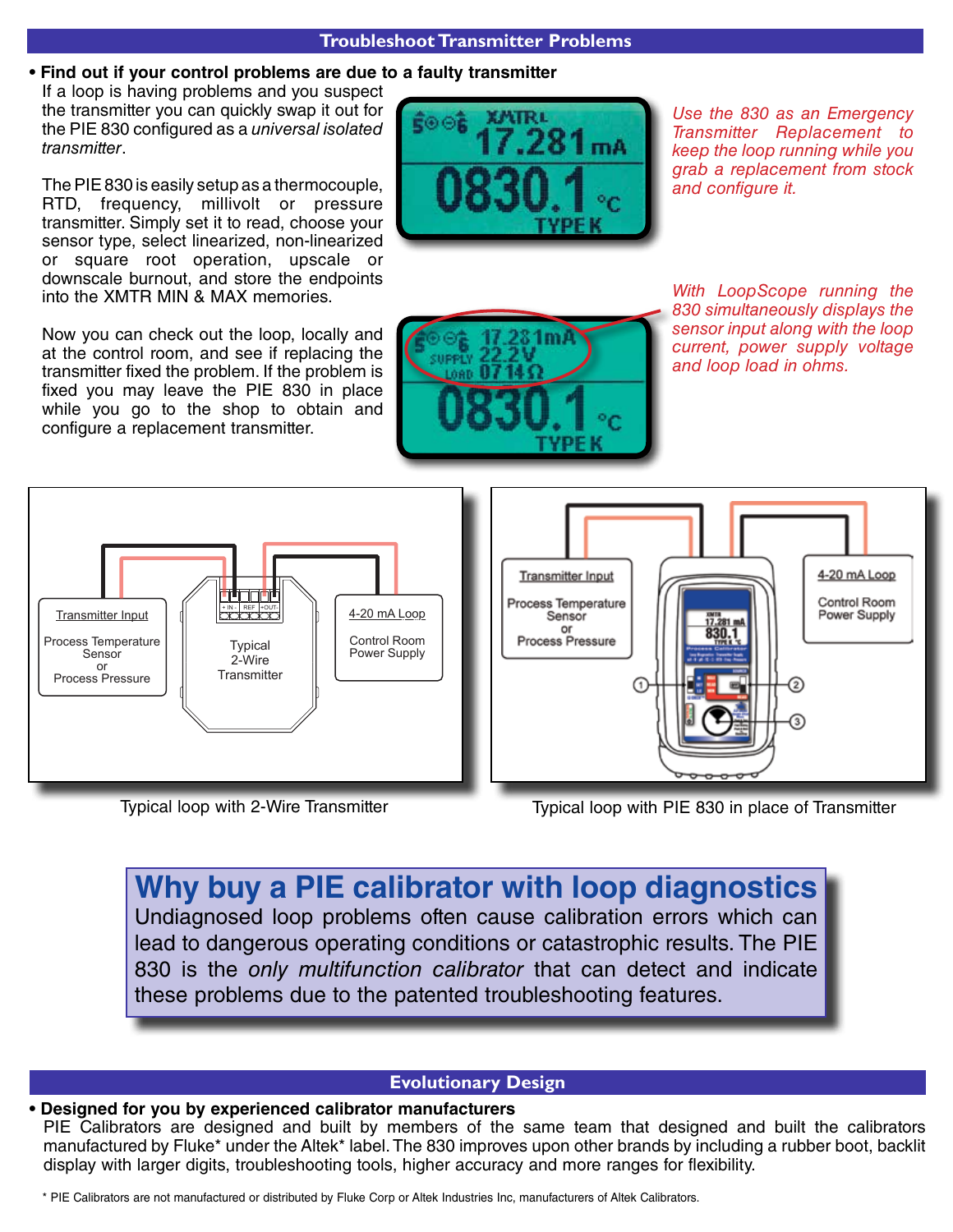| <b>Ordering Information</b>                                                                                                                                                                                                                                                                                                                                                                                                                                  |         |                                                                                                                                             |
|--------------------------------------------------------------------------------------------------------------------------------------------------------------------------------------------------------------------------------------------------------------------------------------------------------------------------------------------------------------------------------------------------------------------------------------------------------------|---------|---------------------------------------------------------------------------------------------------------------------------------------------|
| Description                                                                                                                                                                                                                                                                                                                                                                                                                                                  | Part No |                                                                                                                                             |
|                                                                                                                                                                                                                                                                                                                                                                                                                                                              |         |                                                                                                                                             |
| Included:<br>Four "AA" Alkaline batteries, Certificate of Calibration<br>1 Red & 1 Black Lead with Banana Plugs & Alligator Clips<br>2 Red & 2 Black Leads with Banana Plugs & Spade Lugs                                                                                                                                                                                                                                                                    |         |                                                                                                                                             |
| <b>Accessories</b>                                                                                                                                                                                                                                                                                                                                                                                                                                           |         |                                                                                                                                             |
| <b>Optional</b><br>(100-120 V AC input for North America Only)<br>*This case will be substituted for the Hands Free Case without the Module Pocket (020-0211) when the 830 is ordered with a pressure module                                                                                                                                                                                                                                                 |         |                                                                                                                                             |
| <b>Optional Hand Pumps, Tubing &amp; Fitting Kits</b><br>DPPV 0-125 PSI/8.6 bar Pressure, 23"/584 mm Hg Vacuum hand pump  020-0226<br>Adapter kit (1/8" MNPT&FNPT 1/4" MNPT, FNPT & Tube Adapter)  020-0228<br>PKIT1 (020-0224 Pneu Scissor Pump, 020-0229 Hose & 020-0227 fitting) 020-0230<br>PKIT2 (020-0225 Hydr Scissor Pump, 020-0229 Hose & 020-0227 fitting)  020-0231<br>PKIT3 (020-0226 Press/Vac Pump, 020-0229 Hose & 020-0227 fitting) 020-0232 |         |                                                                                                                                             |
| <b>Optional Pressure Modules</b>                                                                                                                                                                                                                                                                                                                                                                                                                             |         | <b>Pressure Module Media Compatibility</b><br>Non-isolated DN sensors: clean, dry,<br>non-corrosive, non-condensing gases only              |
|                                                                                                                                                                                                                                                                                                                                                                                                                                                              |         | Isolated DI sensors: any<br>media<br>compatible with 316L SS & Viton®<br>Isolated GI, CI & AI sensors: any media<br>compatible with 316L SS |
| -14.7 PSIG/1 bar to +50 PSIG/3.4 bar Compound, Isolated CI0050<br>-14.7 PSIG/1 bar to +100 PSIG/6.9 bar Compound, Isolated CI0100<br>-14.7 PSIG/1 bar to +300 PSIG/20.7 bar Compound, Isolated CI0300<br>-14.7 PSIG/1 bar to +500 PSIG/34.5 bar Compound, Isolated CI0500                                                                                                                                                                                    |         |                                                                                                                                             |
| -14.7 PSIG/1 bar to +1,000 PSIG/69 bar Compound, Isolated CI1000<br>-14.7 PSIG/1 bar to +3,000 PSIG/ 206.8 bar Compound, Isolated CI3000                                                                                                                                                                                                                                                                                                                     |         |                                                                                                                                             |

| . |  |
|---|--|
|   |  |
|   |  |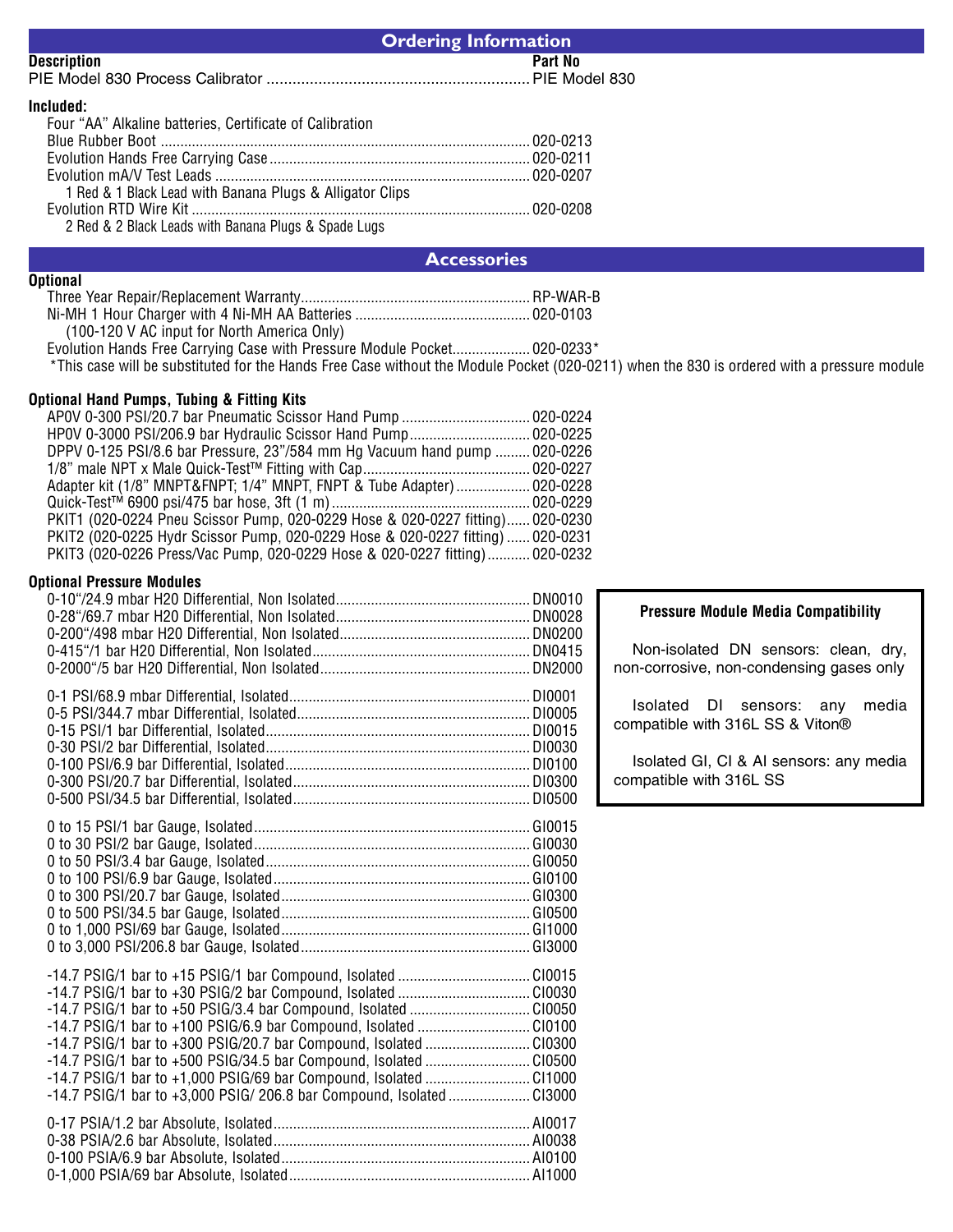#### **Measure Pressure**

#### **• Easily measure pressure with a plug in pressure module**

Purchase any of the pressure modules from the table below along with one of the three hand pumps and tubing kits for a complete pressure calibration system.

| <b>Sensor Code</b> | <b>Application</b>         | <b>Ranges Available</b>                                       |
|--------------------|----------------------------|---------------------------------------------------------------|
| <b>DNxxxx</b>      | Differential, Non-isolated | 0 to 0010*, 0028, 0200, 0415, 2000" H2O                       |
| <b>DIxxxx</b>      | Differential, Isolated     | 0 to 0001, 0005, 0015, 0030, 0100, 0300, 0500 PSID            |
| <b>Glxxxx</b>      | Gauge, Isolated            | 0 to 0015, 0030, 0050, 0100, 0300, 0500, 1000, 3000 PSIG      |
| <b>Clxxxx</b>      | Compound, Isolated         | -14.7 to +0015, 0030, 0050, 0100, 0300, 0500, 1000, 3000 PSIG |
| <b>Alxxxx</b>      | Absolute, Isolated         | 0 to 0017, 0038, 0100, 1000 PSIA                              |

#### **Media Compatibility**

 Non-isolated DN sensors: clean, dry, non-corrosive, non-condensing gases only Isolated DI sensors: any media compatible with 316L SS & Viton® Isolated GI, CI & AI sensors: any media compatible with 316L SS

#### **Accuracy**

 $\pm 0.025\%$  of full scale including all effects of linearity, repeatability and hysteresis from -20° to +50°C (-4° to +122°F) \* The DN0010 sensor accuracy is ±0.050% of full scale

#### **32 Engineering Units**:

PSI • inches, feet, mm, cm and meter of H2O @ 4°C, 20°C & 60°F • inches, meter, cm and mm of Hg @ 0°C; torr • kg/cm2 • kg/m2 • Pa • hPa • kPa • MPa • Bar • mBar • ATM • oz/in2 • lb/ft2



**PIE 830 with Pressure Module, Pressure/Vacuum Pump & Hose**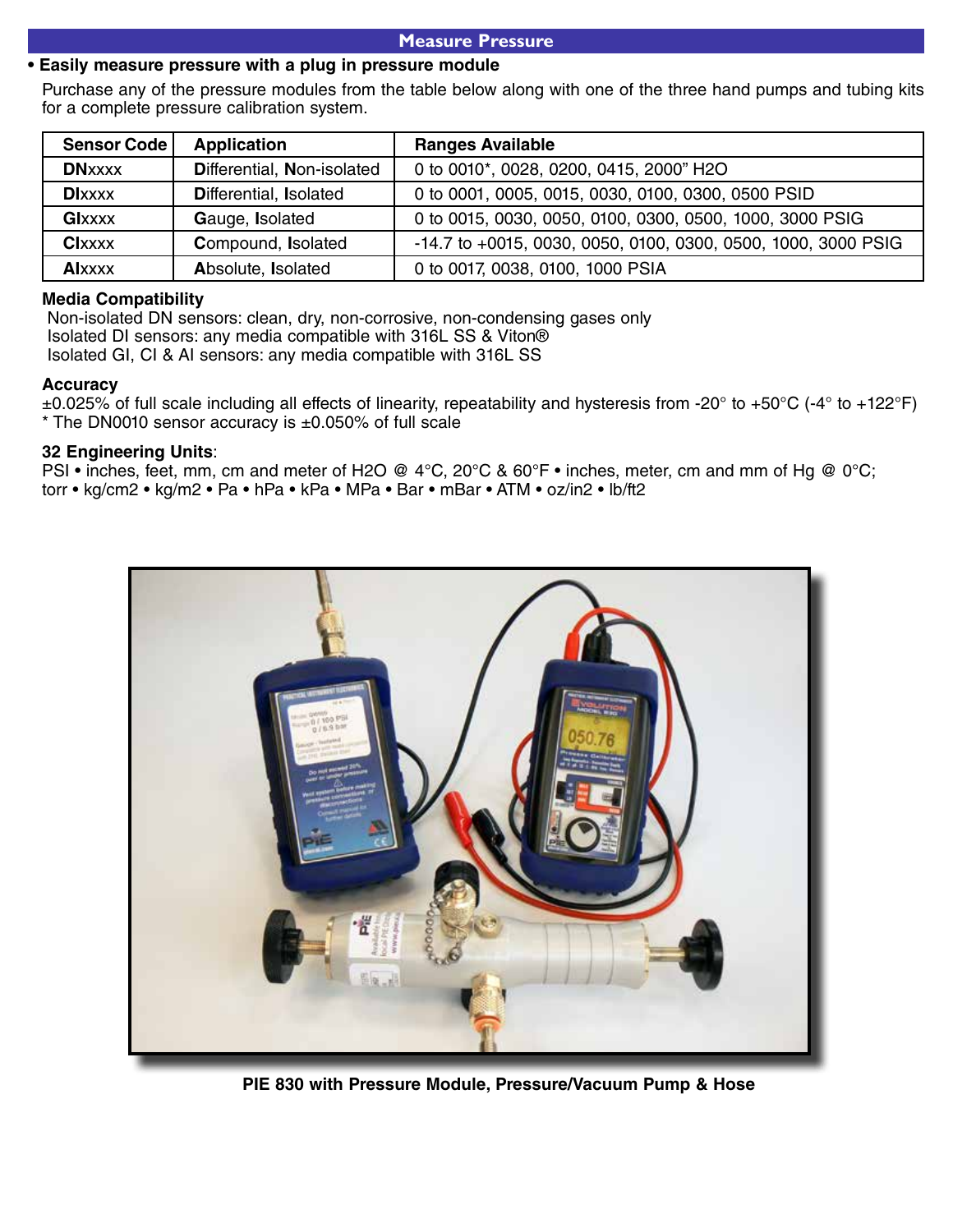#### **Hand Pumps, Tubing & Fitting Kits**

#### **• Generate pressure with a full set of hand pumps**

Choose from a selection hand pumps, tubing & fittings made in the USA by Ralston Instruments. All pumps have two pressure ports - one port & hose go the PIE pressure module and the other to the pressure input of your instrument.



**Pneumatic Scissor Hand Pump** 0 to 300 psi







#### **Quick-test™ Hoses**

Microbore hoses provide a very quick, low volume, high pressure way of connecting any pressure instrumentation to the hand pump and pressure module.



**Pressure Fitting Kit** Adapts from Quick-test™ hose to 1/4" male & female NPT, 1/8" male & female NPT and 1/4" tube fitting

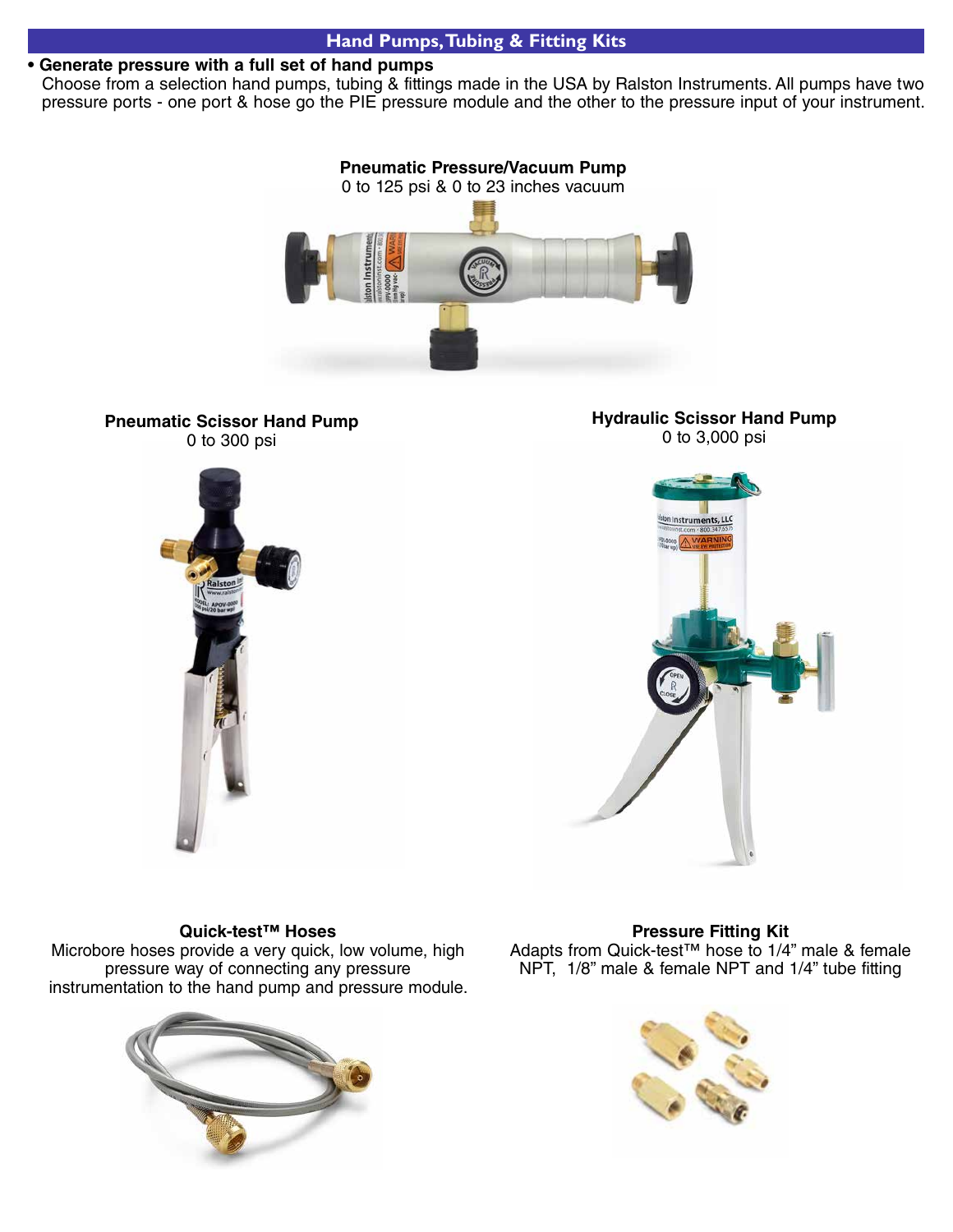

**Hands free carrying case with pockets for the PIE 830 and the Pressure Module. Back of case has zipped pocket for the manual, test leads, hoses & pressure fittings.**



**Hands free carrying case with pockets for the PIE 830 and the Pressure Module.**

 **Designed to be worn around your neck so that you can safely use both hands to calibrate.**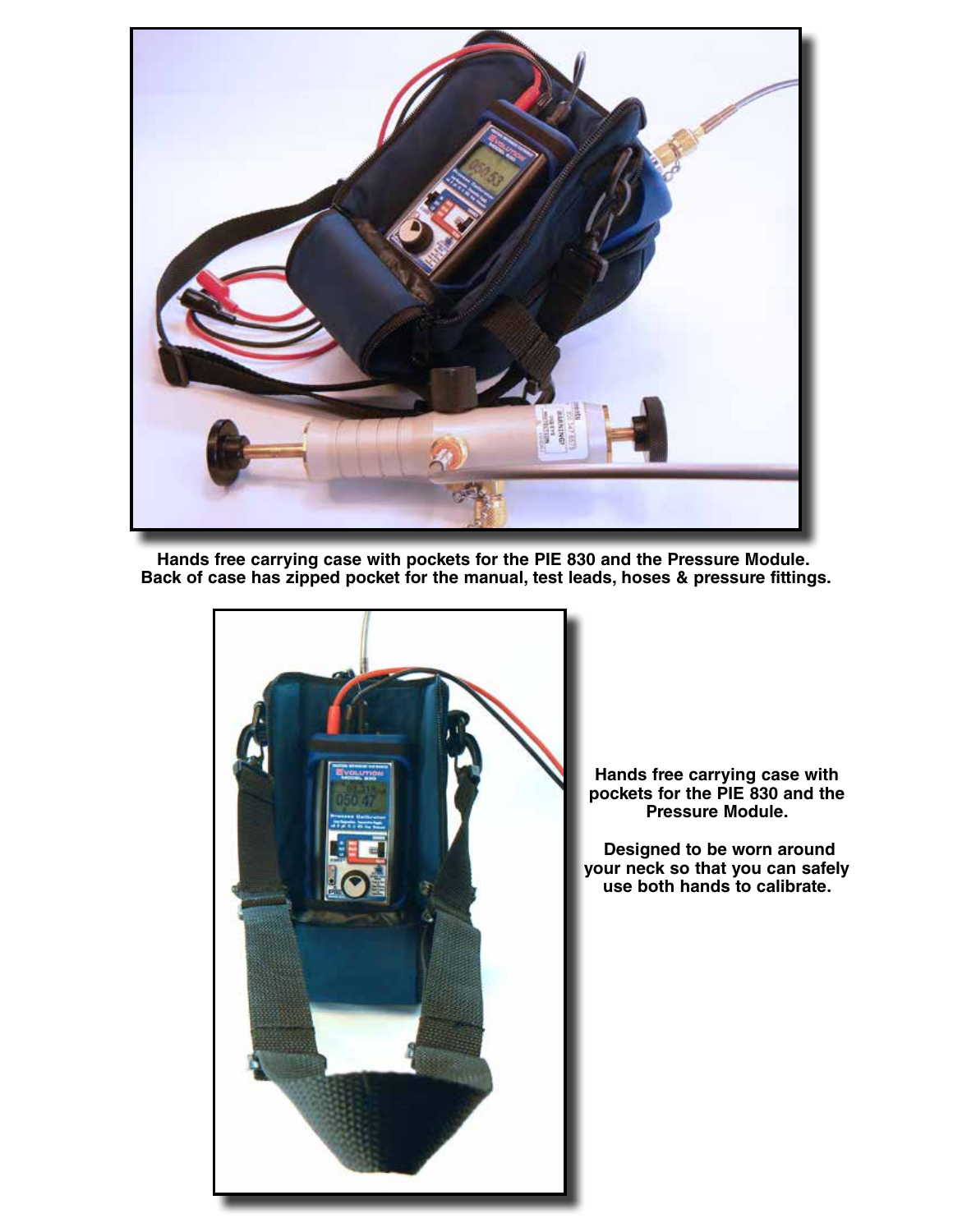### **PIE 830 Specifications**  (Unless otherwise indicated all specifications are rated from a nominal 23°C, 70% RH for 1 year from calibration)

| General                                     |                                                                                                                                                                                                                        |  |  |
|---------------------------------------------|------------------------------------------------------------------------------------------------------------------------------------------------------------------------------------------------------------------------|--|--|
| <b>Operating Temperature</b><br>Range       | -20 to 60 °C (-5 to 140 °F)                                                                                                                                                                                            |  |  |
| Storage Temperature Range                   | -30 to 60 °C (-22 to 140 °F)                                                                                                                                                                                           |  |  |
| Temperature effect                          | $\leq \pm$ 0.005 %/°C of Full Scale; Cold Junction Sensor<br>$\leq \pm 25$ ppm/°C                                                                                                                                      |  |  |
| <b>Relative Humidity Range</b>              | 10 % ≤RH ≤90 % (0 to 35 °C), Non-condensing                                                                                                                                                                            |  |  |
|                                             | 10 % ≤RH≤ 70 % (35 to 60 °C), Non-condensing                                                                                                                                                                           |  |  |
| Isolation:<br>Voltage<br><b>Common Mode</b> | 60V rms between all milliamp functions/Read V DC<br>and Source V DC/Thermocouple/RTD/Ohms/<br>Frequency/Pressure<br>50/60 Hz, 100 dB                                                                                   |  |  |
| Normal Mode Rejection                       | 50/60 Hz, 50 dB                                                                                                                                                                                                        |  |  |
| <b>Noise</b>                                | $\leq \pm \frac{1}{2}$ Least Significant Digit from 0.1 to 10 Hz                                                                                                                                                       |  |  |
| Size                                        | $5.63 \times 3.00 \times 1.60$ in, 143 x 76 x 41mm (L x W x H)                                                                                                                                                         |  |  |
| Weight                                      | 12.1 ounces, 0.34 kg (including boot & batteries)                                                                                                                                                                      |  |  |
| <b>Batteries</b>                            | Four "AA" Alkaline 1.5V (LR6)                                                                                                                                                                                          |  |  |
| Optional NiMh Rechargeable<br>battery kit   | 120 VAC for North America Only; charger, four<br>NiMh batteries, AC & DC cords [Part # 020-0103]                                                                                                                       |  |  |
| <b>Battery Life</b>                         | Read Functions $\geq 20$ hours: Read Pressure $\geq 7$ hours<br>Source mA $\geq$ 14 hours $@$ 12 mA into 250 $\Omega$<br>Pwr/Meas $mA \ge 12$ hours at 20 mA<br>Source V, $\Omega$ , T/C, pH, RTD & Hz $\geq 20$ hours |  |  |
| Low Battery                                 | Low battery indication with nominal I hour of<br>operation left                                                                                                                                                        |  |  |
| Protection against<br>misconnection         | Over-voltage protection to 60 vrms (rated for 30<br>seconds). Red LED indicates OVERLOAD or out of<br>range conditions                                                                                                 |  |  |
| <b>Display</b>                              | High contrast graphic liquid crystal display with<br>0.35" (9 mm) high digits on main & 0.2" (5 mm) on<br>mA display. LED backlighting for use in low lit areas.                                                       |  |  |

| Read mA                              |                                                    |
|--------------------------------------|----------------------------------------------------|
| Ranges and Resolution                | 0.000 to 24.000 mA or -25.00 to 125.00% of 4-20 mA |
| Accuracy                             | $\leq \pm$ (0.02 % of Reading + 0.003 mA)          |
| Voltage burden                       | $\leq$ 2V at 24 mA                                 |
| Overload/Current limit<br>protection | 25 mA nominal                                      |

| Source mA / Power & Measure Two Wire Transmitters & PWRM LEAK         |                                                    |  |  |  |
|-----------------------------------------------------------------------|----------------------------------------------------|--|--|--|
| Ranges and Resolution                                                 | 0.000 to 24.000 mA or -25.00 to 125.00% of 4-20 mA |  |  |  |
| Accuracy                                                              | $\leq \pm$ (0.02 % of Reading + 0.003 mA)          |  |  |  |
| Loop compliance voltage                                               | ≥ 24 DCV @ 20.00mA                                 |  |  |  |
| 1200 $\Omega$ at 20 mA for 15 hours nominal;<br>Loop drive capability |                                                    |  |  |  |
| 950 $\Omega$ with Hart Resistor or leak detection running             |                                                    |  |  |  |

| mA 2-Wire Transmitter Simulation     |                                                                        |  |  |  |
|--------------------------------------|------------------------------------------------------------------------|--|--|--|
| Accuracy                             | Same as Source/Power & Measure                                         |  |  |  |
| Voltage burden                       | $\leq$ 2V at 20 mA                                                     |  |  |  |
| Overload/Current limit<br>protection | 24 mA nominal                                                          |  |  |  |
| Loop voltage limits                  | 2 to 60 VDC (fuse-less protected from reverse<br>polarity connections) |  |  |  |

| ±99.999 mV, ±999.99mV, 0 to 10.250 V, 0.00 to 60.00 V DC |
|----------------------------------------------------------|
|                                                          |
|                                                          |
|                                                          |

Specifications subject to change without notice.

| Source V dc                                                                                    |                                                                                                                  |  |
|------------------------------------------------------------------------------------------------|------------------------------------------------------------------------------------------------------------------|--|
| Ranges and Resolution                                                                          | -20.000 to 99.999 mV, -500.00 to 999.99 mV, 0.000 to 10.250V                                                     |  |
| Accuracy                                                                                       | $\leq \pm$ (0.02 % of Reading + 0.01% Full Scale)                                                                |  |
| <b>Source Current</b>                                                                          | $\geq 20$ mA                                                                                                     |  |
| <b>Sink Current</b>                                                                            | $>16$ mA                                                                                                         |  |
| Output Impedance                                                                               | $< 1$ Ohm                                                                                                        |  |
| <b>Short Circuit Duration</b>                                                                  | Infinite                                                                                                         |  |
| pH Source                                                                                      |                                                                                                                  |  |
| Accuracy in mV<br>Accuracy in pH                                                               | $\leq \pm$ (0.02 % of Reading in mV + 0.1 mV)<br>≤ ± 0.003 pH @ 25°C                                             |  |
| <b>Thermocouple Source</b>                                                                     |                                                                                                                  |  |
| Accuracy                                                                                       | $\leq \pm$ (0.02 % of Reading + 0.01 mV)                                                                         |  |
| Cold Junction Compensation                                                                     | ± 0.05°C - Thermistor traceable to NIST for 11 years                                                             |  |
| Output Impedance                                                                               | < I Ohm                                                                                                          |  |
| <b>Source Current</b>                                                                          | > 20 mA (drives 80 mV into 10 Ohms)                                                                              |  |
| <b>Thermocouple Read</b>                                                                       |                                                                                                                  |  |
| Accuracy & Cold<br>Junction Compensation                                                       | Same as Thermocouple Source                                                                                      |  |
| Input Impedance                                                                                | >   Megohms                                                                                                      |  |
| Open TC Threshold; Pulse                                                                       | 10K Ohms; <5 µamp pulse for 300 milliseconds (nominal)                                                           |  |
| <b>RTD, OHMS and Continuity Read</b>                                                           |                                                                                                                  |  |
| Resistance Ranges                                                                              | 0.00 to 401.00, 0.0 to 4010.0 Ohms                                                                               |  |
| Accuracy                                                                                       | $\pm (0.025\% \text{ of Reading} + 0.075 \text{ Ohms})$                                                          |  |
| <b>Excitation Current</b>                                                                      | 1.0 mA to 401 Ohms, 0.5 mA to 4010 Ohms (nominal)                                                                |  |
| Continuity                                                                                     | 0.0 to 401.0 Ohms; Beeps from 0.0 to 100.0 Ohms                                                                  |  |
| <b>RTD and OHMS Source</b>                                                                     |                                                                                                                  |  |
| <b>3 Wire &amp; 4 Wire Accuracy</b><br>From I to 10.2 mA<br><b>External Excitation Current</b> | $\pm (0.025\% \text{ of Reading } + 0.075 \text{ Ohms})$                                                         |  |
| Below 1 mA of External<br><b>Excitation Current</b>                                            | $\pm$ (0.025% of Reading+0.075 Ohms + $\frac{6.623 \text{ m}}{m}$ Excitation Current                             |  |
| 2 Wire Accuracy                                                                                | Add 0.1 Ohms to 3 Wire & 4 Wire Accuracy                                                                         |  |
| Resistance Ranges                                                                              | 0.00 to 401.00 to 4010.0 Ohms                                                                                    |  |
| <b>Allowable Excitation</b><br>Current Range                                                   | <401 Ohm:10.2 mA max; steady or pulsed/intermittent<br>401 to 4000 Ohms: I mA max; steady or pulsed/intermittent |  |

| <b>Frequency Source</b>              |                                                                            |  |  |
|--------------------------------------|----------------------------------------------------------------------------|--|--|
| Ranges                               | I to 2000 CPM, 0.01 to 999.99 Hz, 0.1 to 9999.9 Hz,<br>0.001 to 20.000 kHz |  |  |
| Accuracy                             | $\pm$ (0.02% of Reading + 0.01% of Full Scale)                             |  |  |
| Output Waveform                      | Square Wave, Zero Crossing -1.0 to +5 V peak-to-peak ±10%                  |  |  |
| Risetime (10 to 90% of<br>amplitude) | $<$ 10 microseconds                                                        |  |  |
| Output Impedance                     | $< 1$ Ohm                                                                  |  |  |
| <b>Source Current</b>                | > 1 mA rms at 20 kHz                                                       |  |  |
| <b>Short Circuit Duration</b>        | Infinite                                                                   |  |  |
| <b>Optical Coupling</b>              | Green LED (HZ SYNC) flashes at output frequency                            |  |  |
| <b>Frequency Read</b>                |                                                                            |  |  |
| Ranges & Accuracy                    | Same as Frequency Source                                                   |  |  |
| Accuracy                             | $\pm$ (0.02% of Reading + 0.01% of Full Scale)                             |  |  |
| Trigger Level                        | IV rms, dc coupled                                                         |  |  |
| Input Impedance                      | > 1 Meg Ohm + 60 pF                                                        |  |  |

DC to 0.01 second pulse width

Pulsed Excitation Current Compatibility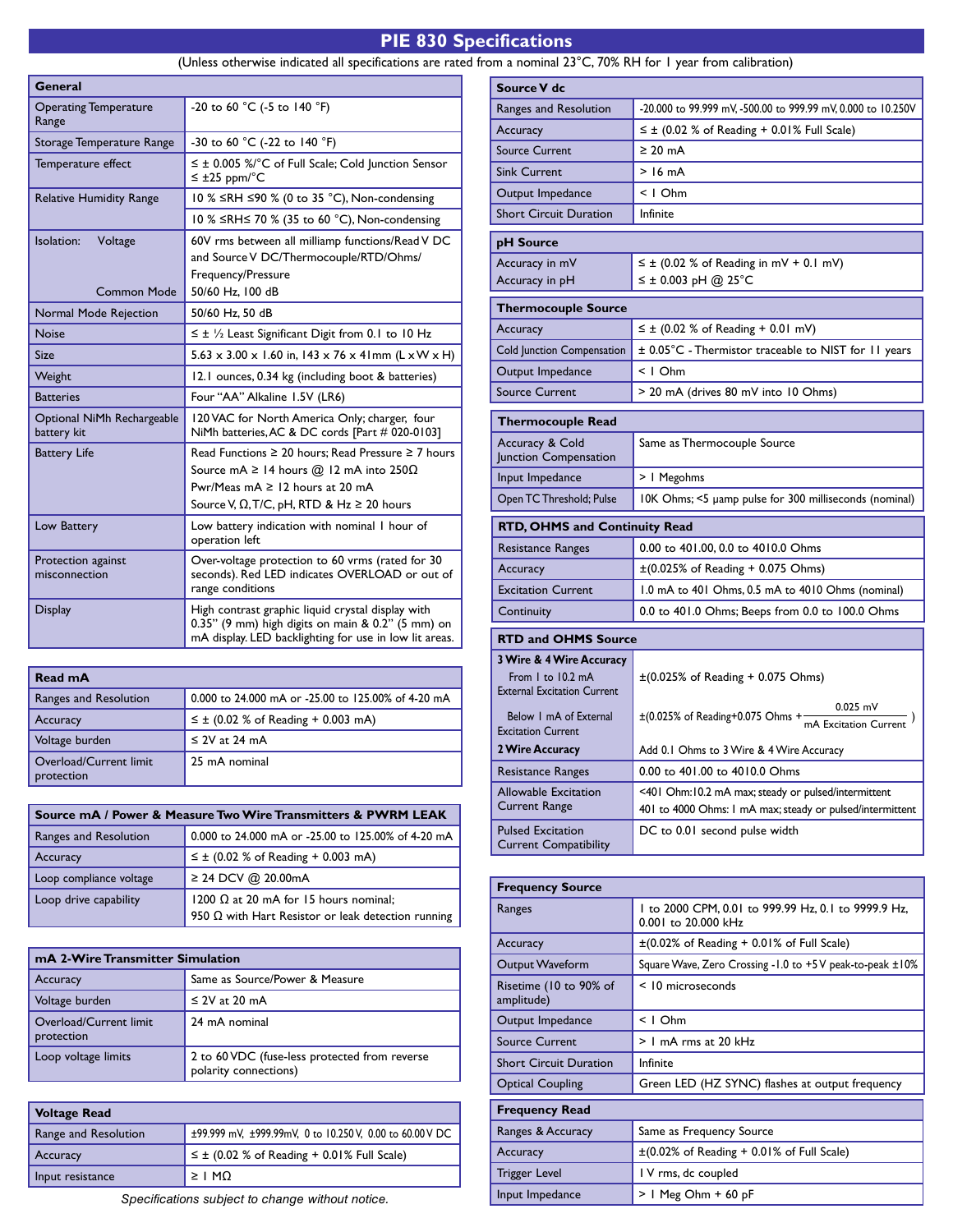# **Thermocouple Ranges & Accuracies @ 23°C**

| T/C | Degrees C<br>Range | $^{\circ}$ C   | <b>Degrees F</b><br>Range         | °F              | T/C<br><b>Material</b>  |
|-----|--------------------|----------------|-----------------------------------|-----------------|-------------------------|
| J   | -200.0 to -50.0    | $±0.5^{\circ}$ | -328.0 to -58.0                   | $±1.0^{\circ}$  | +Iron                   |
|     | -50.0 to 300.0     | $±0.2^\circ$   | -58.0 to 572.0                    | $±0.4^{\circ}$  | -Connstantan            |
|     | 300.0 to 900.0     | $±0.3^\circ$   | 572.0 to 1652.0                   | $±0.6^\circ$    |                         |
|     | 900.0 to 1200.0    | $±0.4^{\circ}$ | 1652.0 to 2192.0                  | $±0.8^\circ$    |                         |
| K   | -230.0 to -50.0    | $±1.2^\circ$   | -382.0 to -58.0                   | $±2.2^{\circ}$  | + Chromel <sup>®</sup>  |
|     | -50.0 to 550.0     | $±0.3^\circ$   | -58.0 to 1022.0                   | $±0.6^\circ$    | -Alumel®                |
|     | 550.0 to 1000.0    | $±0.5^\circ$   | 1022.0 to 1832.0                  | $±0.8^\circ$    |                         |
|     | 1000.0 to 1371.1   | $±0.6^{\circ}$ | 1832.0 to 2500.0                  | ±1.1°           |                         |
|     |                    |                |                                   |                 |                         |
| T   | -260.0 to -230.0   | $±2.9^{\circ}$ | -436.0 to -382.0                  | $±5.2^\circ$    | +Copper                 |
|     | -230.0 to -210.0   | $±1.0^{\circ}$ | -382.0 to -346.0                  | $±1.9^{\circ}$  | -Constantan             |
|     | -210.0 to -50.0    | $±0.8^{\circ}$ | -346.0 to -58.0                   | $±1.4^{\circ}$  |                         |
|     | -58.0 to 50.0      | $±0.3^\circ$   | -58.0 to 122.0                    | $±0.6^{\circ}$  |                         |
|     | 50.0 to 400.0      | $±0.2^{\circ}$ | 122.0 to 752.0                    | $±0.4^{\circ}$  |                         |
|     |                    |                |                                   |                 |                         |
| E.  | -240.0 to -200.0   | $±0.9^{\circ}$ | -400.0 to -328.0                  | ±1.7°           | +Chromel<br>-Constantan |
|     | $-200.0$ to $0.0$  | $±0.5^\circ$   | -328.0 to 32.0                    | $±0.8^\circ$    |                         |
|     | 0.0 to 350.0       | $±0.2^\circ$   | 32.0 to 662.0                     | $±0.3^\circ$    |                         |
|     | 350.0 to 1000.0    | $±0.3^{\circ}$ | 662.0 to 1832.0                   | $±0.6^\circ$    |                         |
| R   | -18.3 to 100.0     | $±2.1^{\circ}$ | $-1.0$ to 212.0                   | $±3.8^\circ$    | +Pt/13Rh                |
|     | 100.0 to 500.0     | $±1.3^\circ$   | 212.0 to 932.0                    | $±2.4^{\circ}$  | -Platinum               |
|     | 500.0 to 1400.0    | $±1.0^\circ$   | 932.0 to 2552.0                   | $±1.8^\circ$    |                         |
|     | 1400.0 to 1767.8   | $±1.2^\circ$   | 2552.0 to 3214.0                  | $±2.0^{\circ}$  |                         |
| S   |                    |                |                                   |                 |                         |
|     | $-18.3$ to $100.0$ | $±2.0^{\circ}$ | $-1.0$ to 212.0<br>212.0 to 662.0 | $±3.7^{\circ}$  | +Pt/10Rh<br>-Platinum   |
|     | 100.0 to 350.0     | $±1.4^\circ$   |                                   | $±2.5^\circ$    |                         |
|     | 350.0 to 1600.0    | $±1.1^{\circ}$ | 662.0 to 2912.0                   | $±2.0^\circ$    |                         |
|     | 1600.0 to 1767.8   | $±1.3^\circ$   | 2912.0 to 3214.0                  | $±2.4^{\circ}$  |                         |
| B   | 315.6 to 600.0     | $±3.2^\circ$   | 600.0 to 1122.0                   | $±5.7^{\circ}$  | +Pt/30Rh                |
|     | 600.0 to 850.0     | $±1.7^{\circ}$ | 1122.0 to 1562.0                  | $±3.1^\circ$    | -Pt/6Rh                 |
|     | 850.0 to 1100.0    | $±1.3^\circ$   | 1562.0 to 2012.0                  | $±2.4^{\circ}$  |                         |
|     | 1100.0 to 1820.0   | $±1.1^{\circ}$ | 2012.0 to 3308.0                  | $\pm 2.0^\circ$ |                         |

| T/C               | Degrees C<br>Range | °C             | <b>Degrees F</b><br>Range | °F                | T/C<br><b>Material</b>   |
|-------------------|--------------------|----------------|---------------------------|-------------------|--------------------------|
| N                 | -230.0 to -150.0   | $±1.9^{\circ}$ | -382.0 to -238.0          | $±3.4^{\circ}$    | +Nicrosil                |
|                   | -150.0 to -50.0    | ±0.7°          | -238.0 to -58.0           | $±1.2^\circ$      | -Nisil                   |
|                   | -50.0 to 950.0     | $±0.4^{\circ}$ | -58.0 to 1742.0           | $±0.8^\circ$      |                          |
|                   | 950.0 to 1300.0    | $±0.5^\circ$   | 1742.0 to 2372.0          | $±1.0^\circ$      |                          |
|                   |                    |                |                           |                   |                          |
| G<br>(W)          | 100.0 to 350.0     | ±1.7°          | 212.0 to 662.0            | $±3.0^{\circ}$    | +Tungsten<br>$-W26/Re$   |
|                   | 350.0 to 1700.0    | $±0.8^\circ$   | 662.0 to 3092.0           | $±1.5^\circ$      |                          |
|                   | 1700.0 to 2000.0   | $±1.0^\circ$   | 3092.0 to 3632.0          | $±1.8^\circ$      |                          |
|                   | 2000.0 to 2320.0   | ±1.1°          | 3632.0 to 4208.0          | $±2.1^{\circ}$    |                          |
| C                 | $-1.1$ to $100.0$  | $±0.8^\circ$   | 30.1 to 212.0             | $±1.4^\circ$      | $+W5/Re$                 |
| (W5)              | 100.0 to 1000.0    | ±0.7°          | 212.0 to 1832.0           | $±1.3^\circ$      | $-W26/Re$                |
|                   | 1000.0 to 1750.0   | $±1.2^\circ$   | 1832.0 to 3182.0          | $±2.1^{\circ}$    |                          |
|                   | 1750.0 to 2320.0   | $±2.0^\circ$   | 3182.0 to 4208.0          | $±3.5^{\circ}$    |                          |
|                   |                    |                |                           |                   |                          |
| D                 | -1.1 to 150.0      | $±1.0^{\circ}$ | 30.1 to 302.0             | $±1.8^\circ$      | $+W3/Re$<br>$-W25/Re$    |
|                   | 150.0 to 1100.0    | $±0.7^{\circ}$ | 302.0 to 2012.0           | $±1.3^\circ$      |                          |
|                   | 1100.0 to 1750.0   | $±1.0^\circ$   | 2012.0 to 3182.0          | $±1.8^\circ$      |                          |
|                   | 1750.0 to 2320.0   | $±2.0^\circ$   | 3182.0 to 4208.0          | $±3.6^{\circ}$    |                          |
| P                 | 0.0 to 600.0       | $±0.3^{\circ}$ | 32.0 to 1112.0            | $±0.6^{\circ}$    | +Pd55/Pt31/              |
|                   | 600.0 to 900.0     | $±0.4^{\circ}$ | 1112.0 to 1652.0          | $\pm 0.8^{\circ}$ | Au14                     |
|                   | 900.0 to 1200.0    | $±0.6^{\circ}$ | 1652.0 to 2192.0          | $±1.1^{\circ}$    | -Au65/Pd35               |
|                   | 1200.0 to 1395.0   | $±0.7^{\circ}$ | 2192.0 to 2543.0          | $±1.2^{\circ}$    |                          |
|                   |                    |                |                           |                   |                          |
| L<br><b>J-DIN</b> | -200.0 to -50.0    | $±0.4^{\circ}$ | -328.0 to -58.0           | ±0.7°             | $+$ Iron<br>-Connstantan |
|                   | -50.0 to 300.0     | $±0.2^{\circ}$ | -58.0 to 572.0            | $±0.4^{\circ}$    |                          |
|                   | 300.0 to 900.0     | $±0.3^\circ$   | 572.0 to 1652.0           | $±0.5^\circ$      |                          |
| U                 | -200.0 to -50.0    | $±0.6^{\circ}$ | -328.0 to -58.0           | $±1.1^{\circ}$    | +Copper                  |
| <b>T-DIN</b>      | -50.0 to 50.0      | $±0.3^\circ$   | -58.0 to 122.0            | $\pm 0.5^{\circ}$ | -Constantan              |
|                   | 50.0 to 550.0      | $±0.2^{\circ}$ | 122.0 to 1022.0           | $±0.4^{\circ}$    |                          |
|                   | 550.0 to 600.0     | $±0.3^\circ$   | 1022.0 to 1112.0          | $±0.5^\circ$      |                          |

Table based on Thermocouple Accuracy  $\leq \pm$  (0.02 % of Reading in mV +0.01 mV) *Note: Doesn't include cold junction error of ±0.05°C*

| <b>RTD Ranges &amp; Accuracies</b> |  |
|------------------------------------|--|
|                                    |  |
|                                    |  |
|                                    |  |

| <b>RTD</b>       | Alpha      | Degrees C          |                | <b>Degrees F</b>   |                |
|------------------|------------|--------------------|----------------|--------------------|----------------|
| <b>Type</b>      |            | Range              | $^{\circ}$ C   | Range              | $\circ$ F      |
| Pt 100 0hm       | 1.3850     | $-200.0$ to $0.0$  | $±0.2^\circ$   | $-328.0$ to $32.0$ | $±0.4^{\circ}$ |
| DIN/IEC/JIS 1989 | (0.00385)  | 0.0 to 340.0       | $±0.3^\circ$   | 248.0 to 644.0     | $±0.6^\circ$   |
| Based on ITS-90  |            | 340.0 to 640.0     | $±0.4^{\circ}$ | 644.0 to 1184.0    | $±0.8^\circ$   |
|                  |            | 640.0 to 850.0     | $±0.5^{\circ}$ | 1184.0 to 1562.0   | $±1.0^\circ$   |
| Pt 100 0hm       | 1.3902     | $-200.0$ to 10.0   | $±0.2^\circ$   | $-328.0$ to $50.0$ | $±0.4^{\circ}$ |
| (Burns)          | (0.003902) | 10.0 to 350.0      | $±0.3^\circ$   | 50.0 to 662.0      | $±0.6^\circ$   |
|                  |            | 350.0 to 650.0     | $±0.4^{\circ}$ | 662.0 to 1202.0    | $±0.8^\circ$   |
|                  |            | 650.0 to 850.0     | $±0.5^{\circ}$ | 1202.0 to 1562.0   | $±0.9^{\circ}$ |
| Pt 100 0hm       | 1.3916     | $-200.0$ to $20.0$ | $±0.2^\circ$   | $-328.0$ to 68.0   | $±0.4^{\circ}$ |
| (Old JIS 1981)   | (0.003916) | 20.0 to 360.0      | $±0.3^\circ$   | 68.0 to 680.0      | $±0.6^\circ$   |
|                  |            | 360.0 to 650.0     | $±0.4^{\circ}$ | 680.0 to 1202.0    | $±0.8^\circ$   |
|                  |            | 650.0 to 850.0     | $±0.5^{\circ}$ | 1202.0 to 1562.0   | $±0.9^{\circ}$ |
| Pt 100 0hm       | 1.3926     | $-200.0$ to $20.0$ | $±0.2^\circ$   | $-328.0$ to $68.0$ | $±0.4^{\circ}$ |
| (US Lab)         | (0.003926) | 20.0 to 360.0      | $±0.3^\circ$   | 68.0 to 680.0      | $±0.6^\circ$   |
|                  |            | 360.0 to 660.0     | $±0.4^{\circ}$ | 680.0 to 1220.0    | $±0.8^\circ$   |
|                  |            | 660.0 to 850.0     | $±0.5^\circ$   | 1220.0 to 1562.0   | $±0.9^{\circ}$ |

| <b>RTD</b><br><b>Type</b>       | Alpha                | Degrees C<br>Range                                                      | $\circ$ C                                               | <b>Degrees F</b><br>Range                                               | $\circ$ F                                                      |
|---------------------------------|----------------------|-------------------------------------------------------------------------|---------------------------------------------------------|-------------------------------------------------------------------------|----------------------------------------------------------------|
| Pt 1000 0hm<br>DIN/IEC/JIS 1989 | 1.3850<br>(0.00385)  | $-200.0$ to $0.0$<br>$0.0$ to 340.0<br>340.0 to 640.0<br>640.0 to 850.0 | ±0.2°<br>$±0.3^\circ$<br>$±0.4^{\circ}$<br>$±0.5^\circ$ | -328.0 to 32.0<br>248.0 to 644.0<br>644.0 to 1184.0<br>1184.0 to 1562.0 | $±0.4^{\circ}$<br>$±0.6^\circ$<br>$±0.8^\circ$<br>$±1.0^\circ$ |
| Copper 10 Ohm<br>(Minco)        | 1.4274<br>(0.004274) | -200.0 to 260.0                                                         | $±2.0^\circ$                                            | $-328.0$ to 500.0                                                       | $±3.6^\circ$                                                   |
| Copper 50 Ohm                   | 1.4280<br>(0.00428)  | -50.0 to 150.0                                                          | $±0.4^{\circ}$                                          | -58.0 to 302.0                                                          | $±0.8^\circ$                                                   |
| Ni 120 0hm<br>(Pure)            | 1.6720<br>(0.00672)  | $-80.0$ to 260.0                                                        | $±0.1^{\circ}$                                          | $-112.0$ to 500.0                                                       | $±0.3^\circ$                                                   |
| Ni 110<br>(Bristol 7 NA)        | 1.5801<br>(0.005801) | $-100.0$ to 260.0                                                       | $±0.2^\circ$                                            | -148.0 to 500.0                                                         | $±0.4^{\circ}$                                                 |

Table based on 3 & 4 Wire RTD Accuracy:  $\leq \pm$  (0.025 % of Reading +0.075 Ohms)